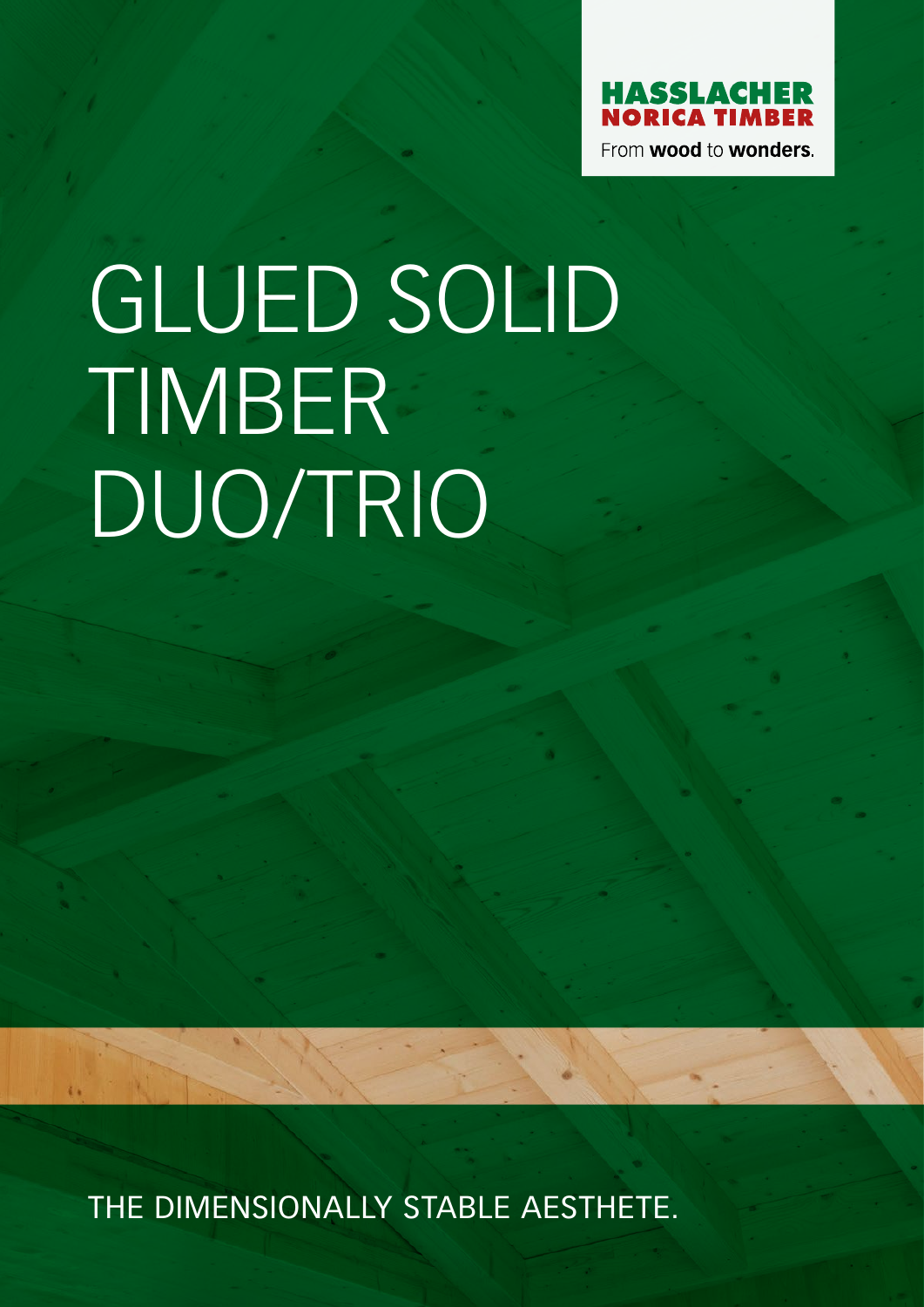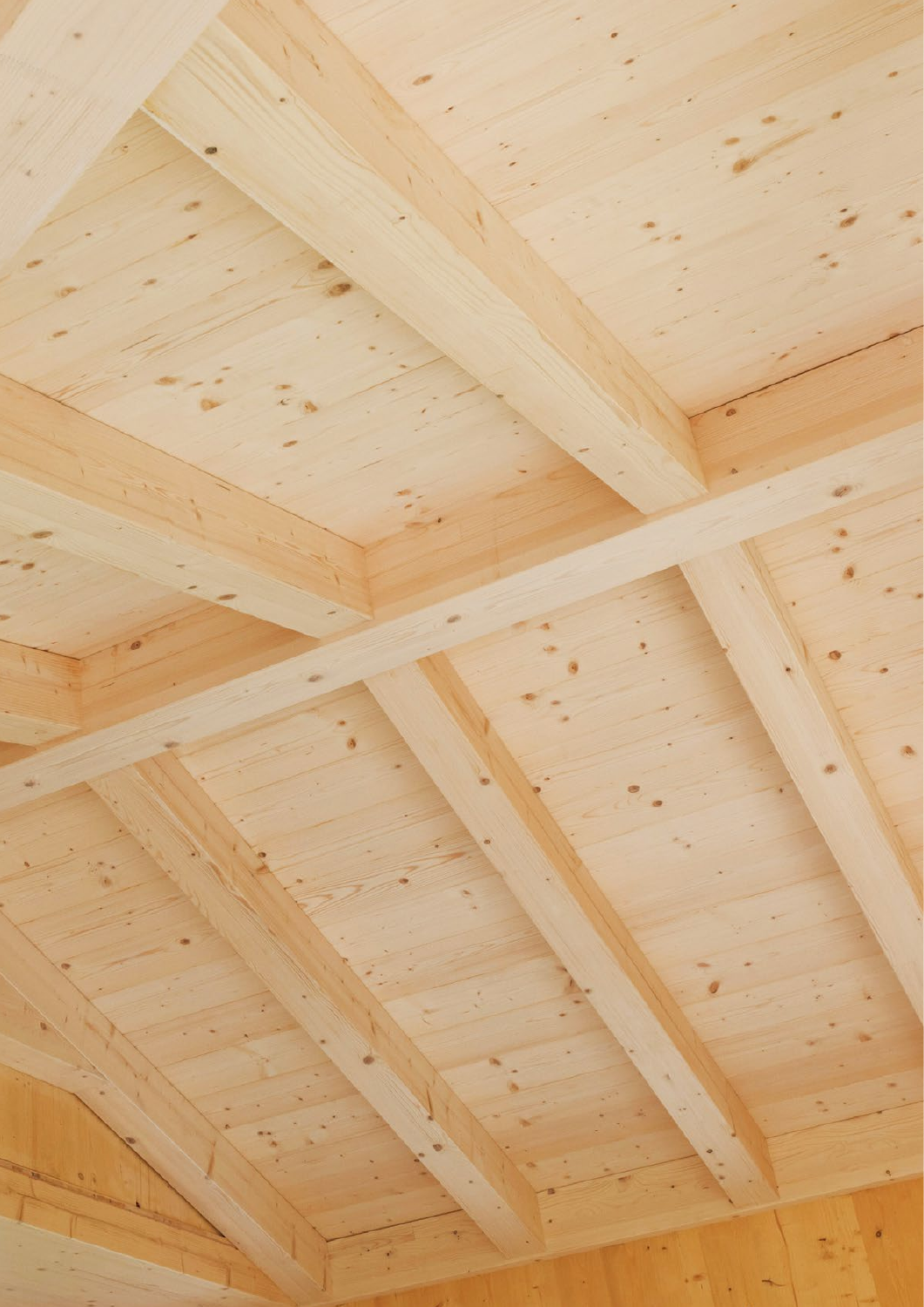### 01 AT A GLANCE

#### **AREAS OF APPLICATION**

- $\bullet$  Single and multiple family houses
- $\bullet$  Multi-storey residential buildings
- $\bullet$  Visual application with the highest requirements

#### **FIELDS OF USE**

- Visible roof construction in form of rafters and beams
- $\bullet$  Visible floor construction in form of beams
- $\bullet$  Visible girder grid systems
- $\bullet$  Low-torsion wooden bars in industrial quality
- $\bullet$  Substitute for glued laminated timber for application in industrial and visual quality
- $\bullet$  Block planks as wall and floor elements

#### **ADVANTAGES**

- **•** No glue line on the visible surface
- $\bullet$  Cracks are minimised by a core-free cutting process
- **•** High loadbearing capacity with low density
- **•** High dimensional stability through bonding and technical drying
- $\bullet$  High fire and chemical resistance
- $\bullet$  High thermal insulation properties
- Natural, renewable and 100% recyclable building material
- **•** Positive impacts on climate protection through storage of carbon dioxide (CO<sub>2</sub>)
- **•** Transparent and light glue line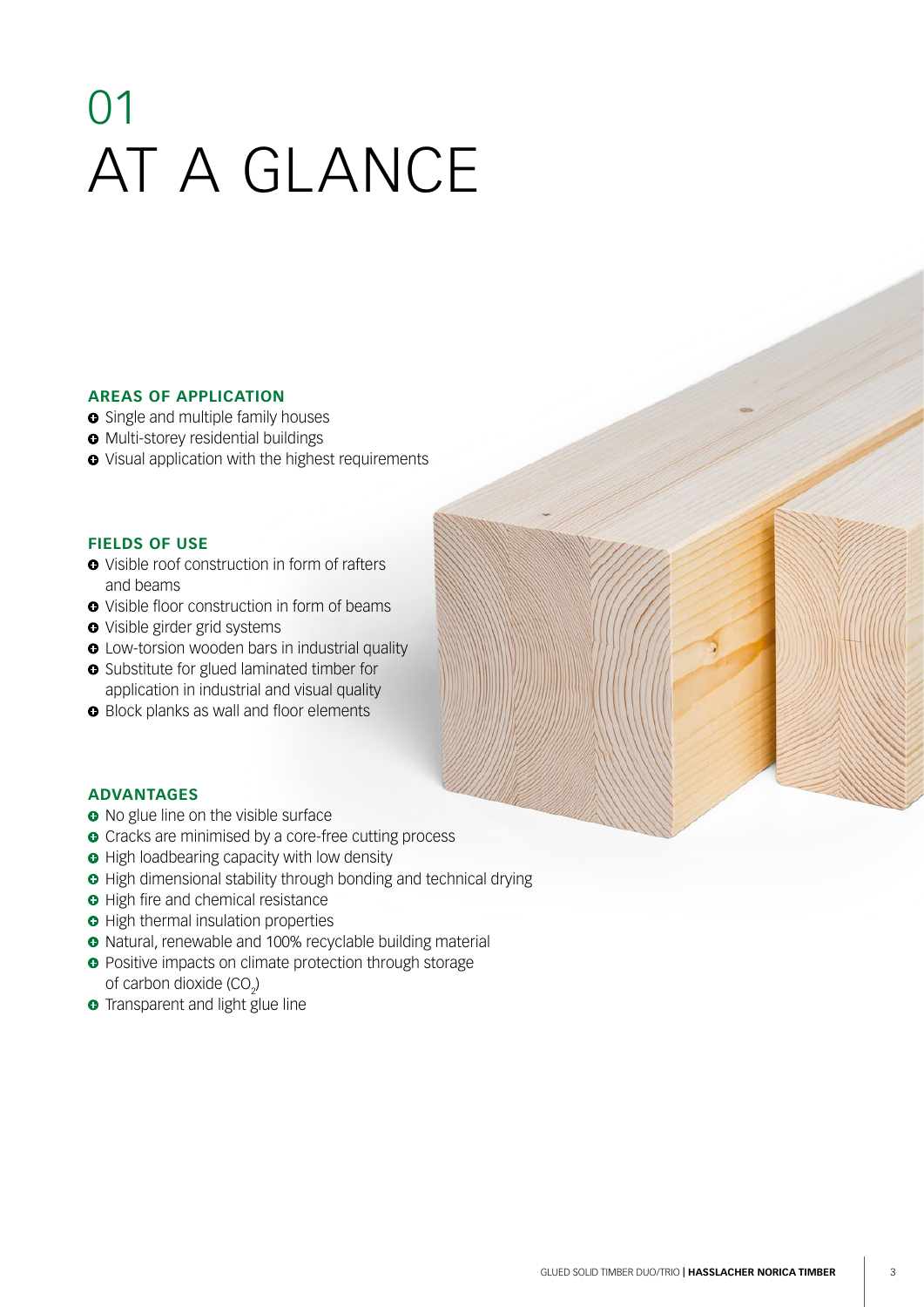### 02 OVERVIEW

#### **PRODUCT STANDARD/CERTIFICATION** EN 14080

#### **SURFACE QUALITIES**

Visual quality Industrial quality

#### **CROSS SECTIONS**

| Heights: | 100 to 240 mm                                 |
|----------|-----------------------------------------------|
| Widths:  | DUO: 80 to 160 mm in 20 mm steps              |
|          | TRIO: 180 to 240 mm in 20 mm steps            |
| Lengths: | Standard length: 13.5 m                       |
|          | Special lengths: from 4 m up to 16 m          |
|          | Other cross sections are available on request |

#### **STRENGTH CLASSES**

C24 C30 (on request)

#### **WOOD SPECIES**

- **O** Spruce
- $\bullet$  Other types of wood on request

#### **CERTIFICATION**

The current certificates are available in the download area of our website at **HASSLACHER.COM**.

#### **SUSTAINABILITY**

 The HASSLACHER Group stands for a careful use of wood as a resource. Our raw materials come from sustainable and controlled forestry. Our locations are certified according to the strict PEFC™ standards.

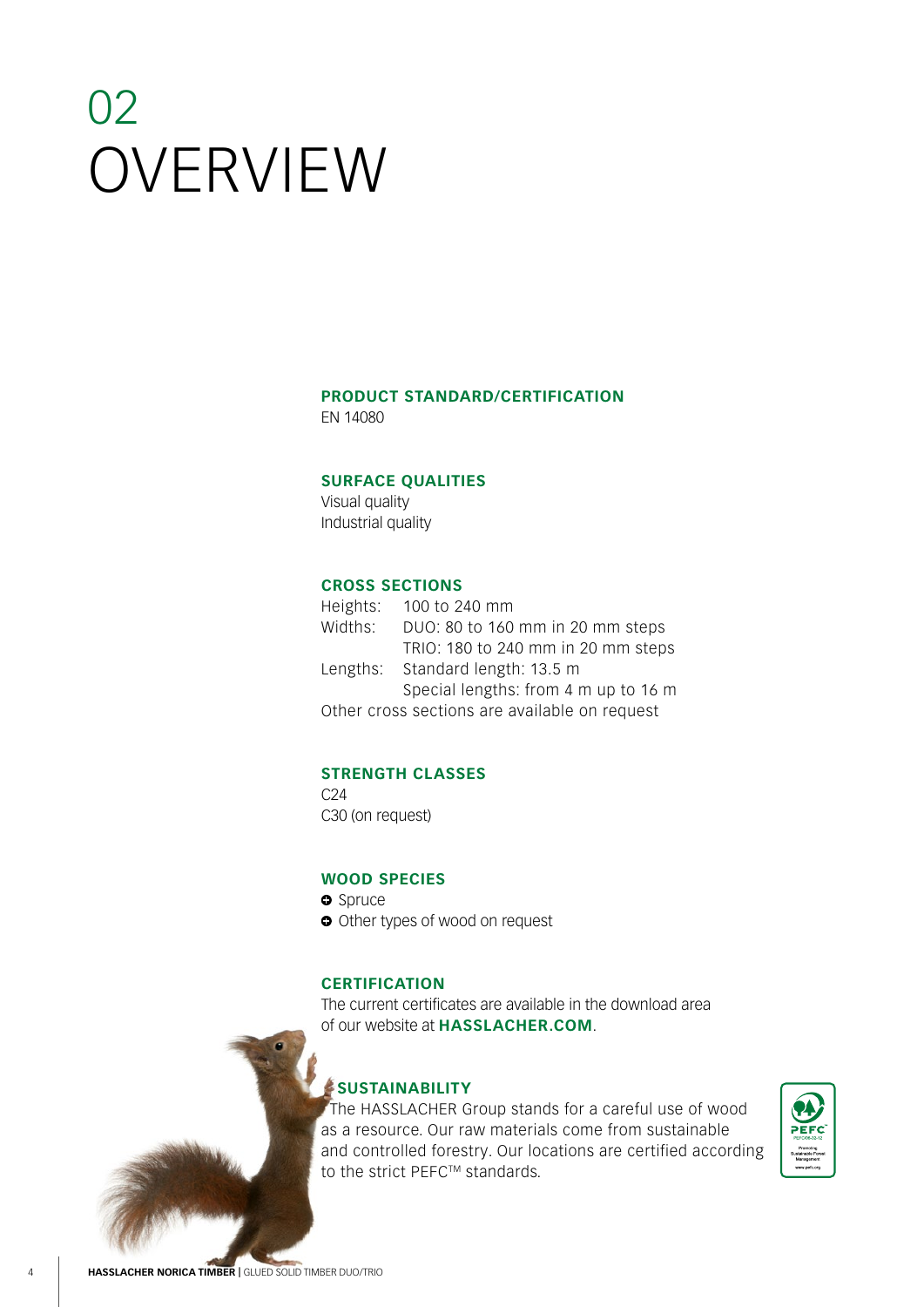### 03 TECHNICAL DATA

#### **BONDING**

Melamine resin adhesive with bright glue line, adhesive type I according to EN 301 approved for bonding loadbearing and non-loadbearing timber components, both indoors and outdoors.

**LAMELLA THICKNESS** Lamella thicknesses: 40, 50, 60, 70 and 80 mm

**MOISTURE CONTENT**  $12\% + 2\%$ 

#### **DENSITY**

For spruce, and depending on the strength class, approximately 400 kg/m³ to 500 kg/m³ in average

#### **THERMAL CONDUCTIVITY**

 $\lambda = 0.13$  W/mK

#### **DIFFUSION RESISTANCE**

According to EN ISO 10456  $\mu = 50$  (dry) to 20 (wet)

#### **FORMALDEHYDE EMISSIONS**

E1 according to EN 717-1  $\left($  < 0.1 ppm) Actual measured value: <0.01 ppm

#### **FIRE BEHAVIOUR**

D-s2, d0  $D_{\text{fl}}$ -s1 when used as floor covering

#### **STRUCTURAL FIRE RESISTANCE**

0.80 mm/min in accordance to EN 1995-1-2

#### **SHRINKAGE AND SWELLING BEHAVIOUR**

Perpendicular to the grain direction  $\alpha_{\text{non}}$  = 0.24% per 1% change in moisture content

Parallel to the grain direction  $\alpha_{10} = 0.01\%$  per 1% change in moisture content

#### **DIMENSIONAL TOLERANCES**

Cross section: according to EN 14080 Length: according to EN 390 or EN 14080

#### **SERVICE CLASSES (EN 1995-1-1)**

Service class 1 heated interior Service class 2 roofed outdoor area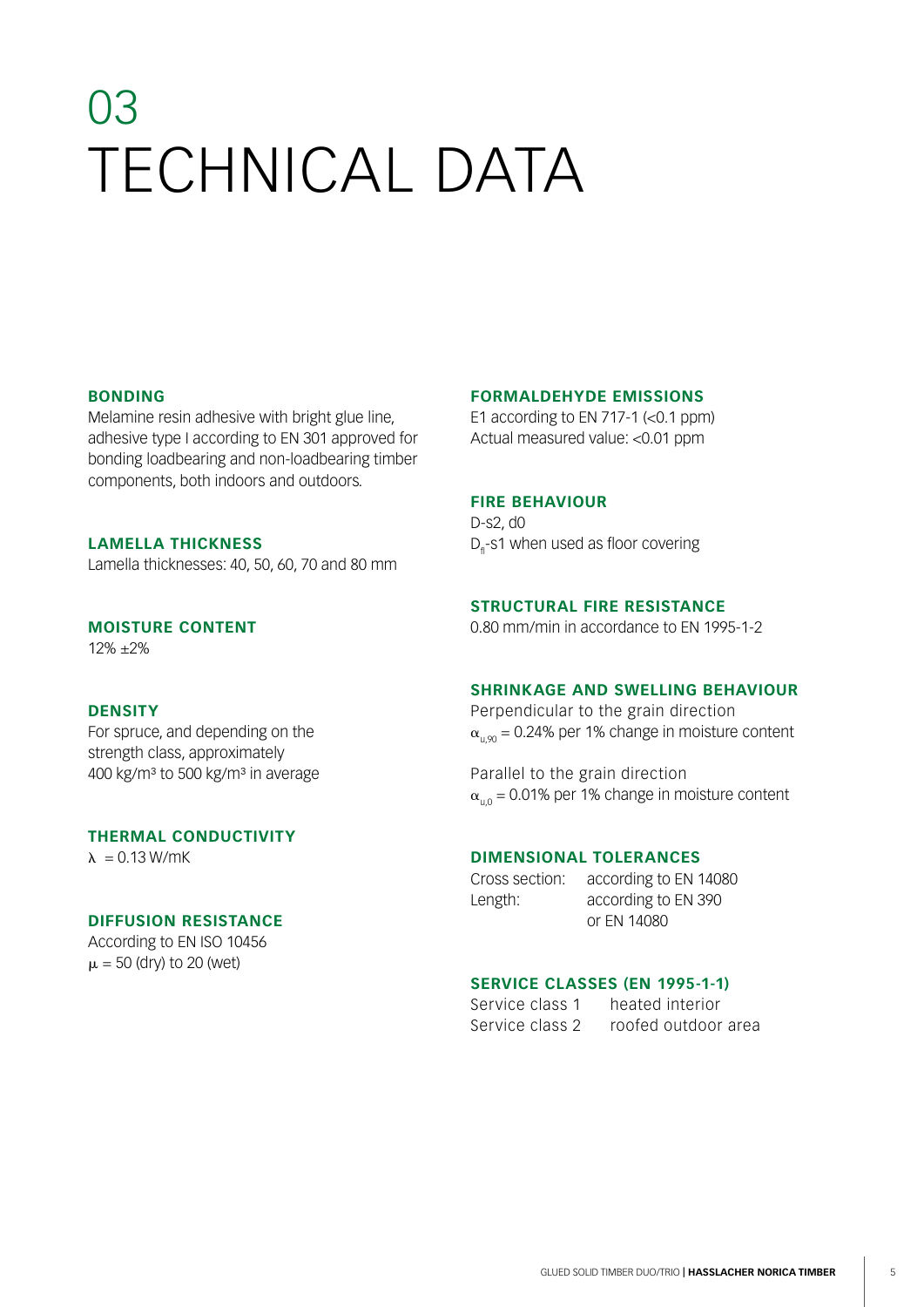### 04 QUALITY DESCRIPTION

#### **CHARACTERISTICS VISUAL QUALITY INDUSTRIAL QUALITY**

| General                    | Optimised for a visible use, e.g. as<br>visible rafters and beams for carports<br>and upscale residential areas. All<br>knots are sound knots and knotholes<br>are patched. The occurrence of<br>discolorations such as blue stains,<br>red stripes and/or pitch pockets is<br>minimised. The cracks are minimised<br>and hardly any heart centre is<br>present due to core-free cutting. A<br>homogeneous appearance is aspired. | Optimised for a nonvisual use.<br>Discolorations such as blue stain,<br>nail-proof brown and/or red stripes<br>are permitted. Fallen-out knots and<br>pitch pockets may casually occur. For<br>loadbearing and non-loadbearing use in<br>engineered timber structures with lower<br>aesthetic requirements. |
|----------------------------|-----------------------------------------------------------------------------------------------------------------------------------------------------------------------------------------------------------------------------------------------------------------------------------------------------------------------------------------------------------------------------------------------------------------------------------|-------------------------------------------------------------------------------------------------------------------------------------------------------------------------------------------------------------------------------------------------------------------------------------------------------------|
| <b>Black knots</b>         | Healthy knots                                                                                                                                                                                                                                                                                                                                                                                                                     | Permitted                                                                                                                                                                                                                                                                                                   |
| <b>Falling knots</b>       | Permitted up to approximately 20 mm,<br>sound knots are permitted                                                                                                                                                                                                                                                                                                                                                                 | Permitted                                                                                                                                                                                                                                                                                                   |
| Pith                       | Lamellas are free of pith                                                                                                                                                                                                                                                                                                                                                                                                         | Permitted                                                                                                                                                                                                                                                                                                   |
| Wane                       | Not permitted                                                                                                                                                                                                                                                                                                                                                                                                                     | Not permitted                                                                                                                                                                                                                                                                                               |
| <b>Rotten areas</b>        | Not permitted                                                                                                                                                                                                                                                                                                                                                                                                                     | Not permitted                                                                                                                                                                                                                                                                                               |
| <b>Pitch pockets</b>       | Permitted up to approximately 5 x 50 mm, Permitted<br>larger pockets must be patched                                                                                                                                                                                                                                                                                                                                              |                                                                                                                                                                                                                                                                                                             |
| <b>Insect infestations</b> | Not permitted                                                                                                                                                                                                                                                                                                                                                                                                                     | Permitted up to a diameter of 2 mm                                                                                                                                                                                                                                                                          |
| <b>Red stripes</b>         | Up to approximately 5% of the surface                                                                                                                                                                                                                                                                                                                                                                                             | Permitted                                                                                                                                                                                                                                                                                                   |
| <b>Blue stain</b>          | Up to approximately 5% of the surface                                                                                                                                                                                                                                                                                                                                                                                             | Permitted                                                                                                                                                                                                                                                                                                   |
| <b>Planing quality</b>     | Rough areas are not permitted. Planer<br>marks up to a length of 10 mm and a<br>depth of 1 mm are permitted                                                                                                                                                                                                                                                                                                                       | Rough areas and planer marks are<br>permitted                                                                                                                                                                                                                                                               |
| <b>Cracks</b>              | Depth: up to 50% of the component width<br>Crack width: max. 3 mm<br>Crack length: no restrictions                                                                                                                                                                                                                                                                                                                                | Depth: up to 50% of the component width<br>Crack width: no restriction<br>Crack length: no restriction                                                                                                                                                                                                      |
| <b>Scope of validity</b>   | The specified surface qualities are valid at time of delivery.                                                                                                                                                                                                                                                                                                                                                                    |                                                                                                                                                                                                                                                                                                             |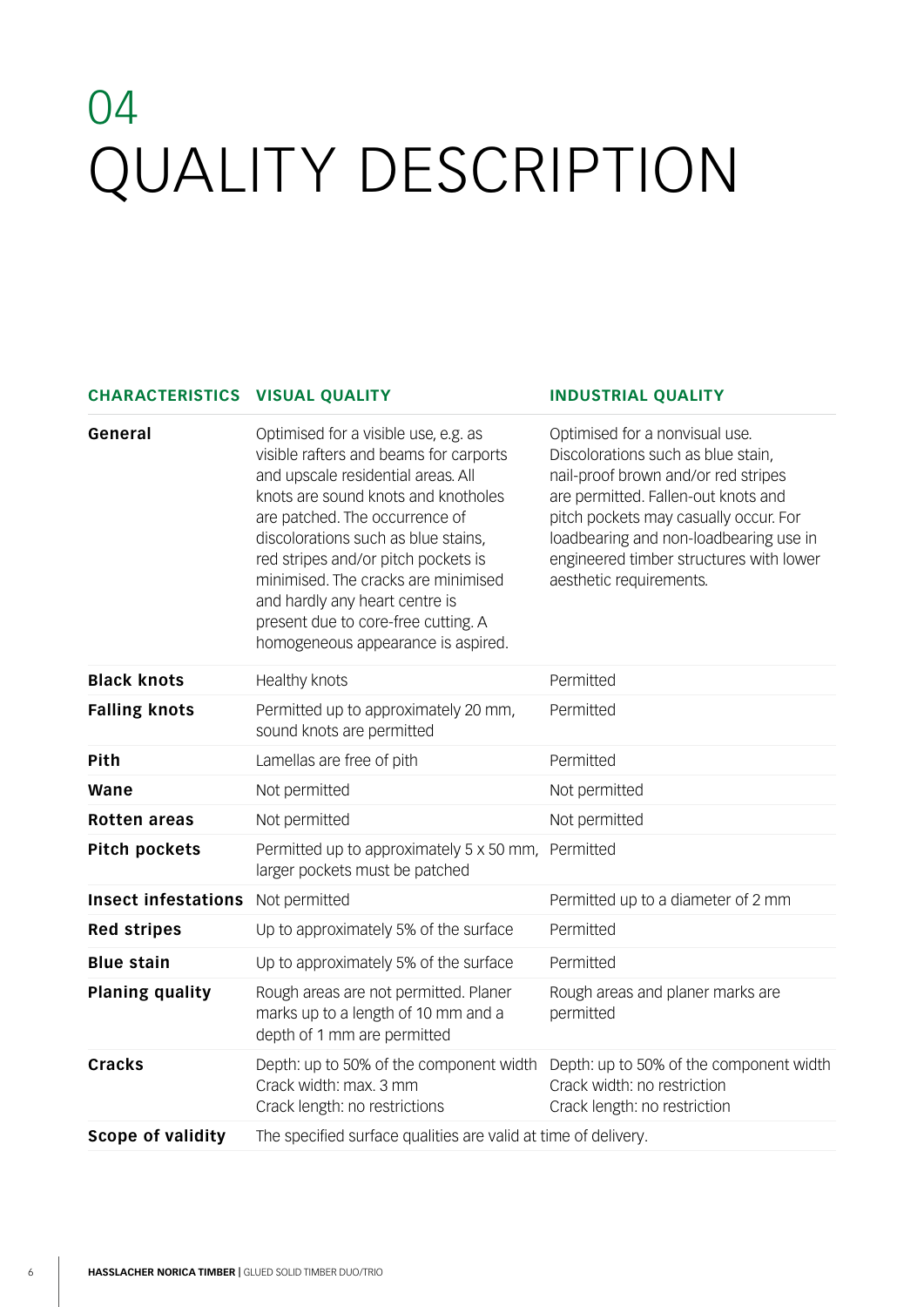### 05 PRODUCT PORTFOLIO

#### **GLUED SOLID TIMBER – PACKAGE UNITS**

| Height in<br>mm | t             | m <sup>3</sup> | t    | m <sup>3</sup>  |      | m <sup>3</sup>  |      | m <sup>3</sup>  | t    | m <sup>3</sup>  | t    | m <sup>3</sup>  | t    | m <sup>3</sup>  |
|-----------------|---------------|----------------|------|-----------------|------|-----------------|------|-----------------|------|-----------------|------|-----------------|------|-----------------|
| Max.            | unit          | cm             | unit | cm              | unit | cm              | unit | cm              | unit | cm              | unit | cm              | unit | cm              |
| 240             | 2.2           | 4.99           | 2.7  | 6.24            | 1.6  | 3.74            | 1.9  | 4.37            | 2.2  | 4.99            | 2.5  | 5.62            | 2.7  | 6.24            |
|                 | 20            | 120 x 32       | 20   | $120 \times 40$ | 10   | $120 \times 24$ | 10   | 120 x 28        | 10   | $120 \times 32$ | 10   | 120 x 36        | 10   | 120 x 40        |
| 220             | 2             | 4.58           | 2.5  | 5.72            | 1.5  | 3.43            | 1.8  | $\overline{4}$  |      |                 | 2.3  | 5.15            | 2.5  | 5.72            |
|                 | 20            | 110 x 32       | 20   | $110 \times 40$ | 10   | $110 \times 24$ | 10   | $110 \times 28$ |      |                 | 10   | 110 x 36        | 10   | $110 \times 40$ |
| 200             | 2.2           | 4.99           | 2.7  | 6.24            | 1.6  | 3.74            | 1.9  | 4.37            | 2.2  | 4.99            | 2.5  | 5.62            | 2.7  | 6.24            |
|                 | 24            | 120 x 32       | 24   | $120 \times 40$ | 12   | 120 x 24        | 12   | 120 x 28        | 12   | 120 x 32        | 12   | $120 \times 36$ | 12   | 120 x 40        |
|                 | 2             | 4.49           | 2.5  | 5.62            | 1.5  | 3.37            | 1.7  | 3.93            |      |                 | 2.2  | 5.05            |      |                 |
| 180             | 24            | 108 x 32       | 24   | $108 \times 40$ | 12   | 108 x 24        | 12   | 108 x 28        |      |                 | 12   | $108 \times 36$ |      |                 |
| 160             | 2.1           | 4.66           | 2.6  | 5.82            | 1.5  | 3.49            |      |                 | 2.1  | 4.66            |      |                 |      |                 |
|                 | 28            | 112 x 32       | 28   | 112 x 40        | 14   | 112 $\times$ 24 |      |                 | 14   | $112 \times 32$ |      |                 |      |                 |
| 140             | 1.5           | 3,49           | 1.9  | 4.37            |      |                 | 1.8  | 4.08            |      |                 |      |                 |      |                 |
|                 | 24            | 112 x 24       | 24   | 112 x 30        |      |                 | 16   | $112 \times 28$ |      |                 |      |                 |      |                 |
| 120             | 2.2           | 4.99           |      |                 | 1.6  | 3.75            |      |                 |      |                 |      |                 |      |                 |
|                 | 40            | 120 x 32       |      |                 | 20   | $120 \times 24$ |      |                 |      |                 |      |                 |      |                 |
| 100             | 1.8           | 4.16           |      |                 |      |                 |      |                 |      |                 |      |                 |      |                 |
|                 | 40            | 110 x 32       |      |                 |      |                 |      |                 |      |                 |      |                 |      |                 |
| Width in<br>mm  | <b>80 DUO</b> |                |      | <b>100 DUO</b>  |      | <b>120 DUO</b>  |      | <b>140 DUO</b>  |      | <b>160 DUO</b>  |      | <b>180 TRIO</b> |      | <b>200 TRIO</b> |

#### **LOG HOUSE PROFILE**

Net size = nominal size – 15 mm Tongue and groove joint

| <b>Thickness</b> | 80 mm         | 100-140 mm    | 160-180 mm    | 200-240 mm    |  |
|------------------|---------------|---------------|---------------|---------------|--|
| Connection type  | 1 tongue-and- | 2 tongue-and- | 3 tongue-and- | 4 tongue-and- |  |
|                  | groove-joint  | groove-joints | groove-joints | groove-joints |  |
|                  |               |               |               |               |  |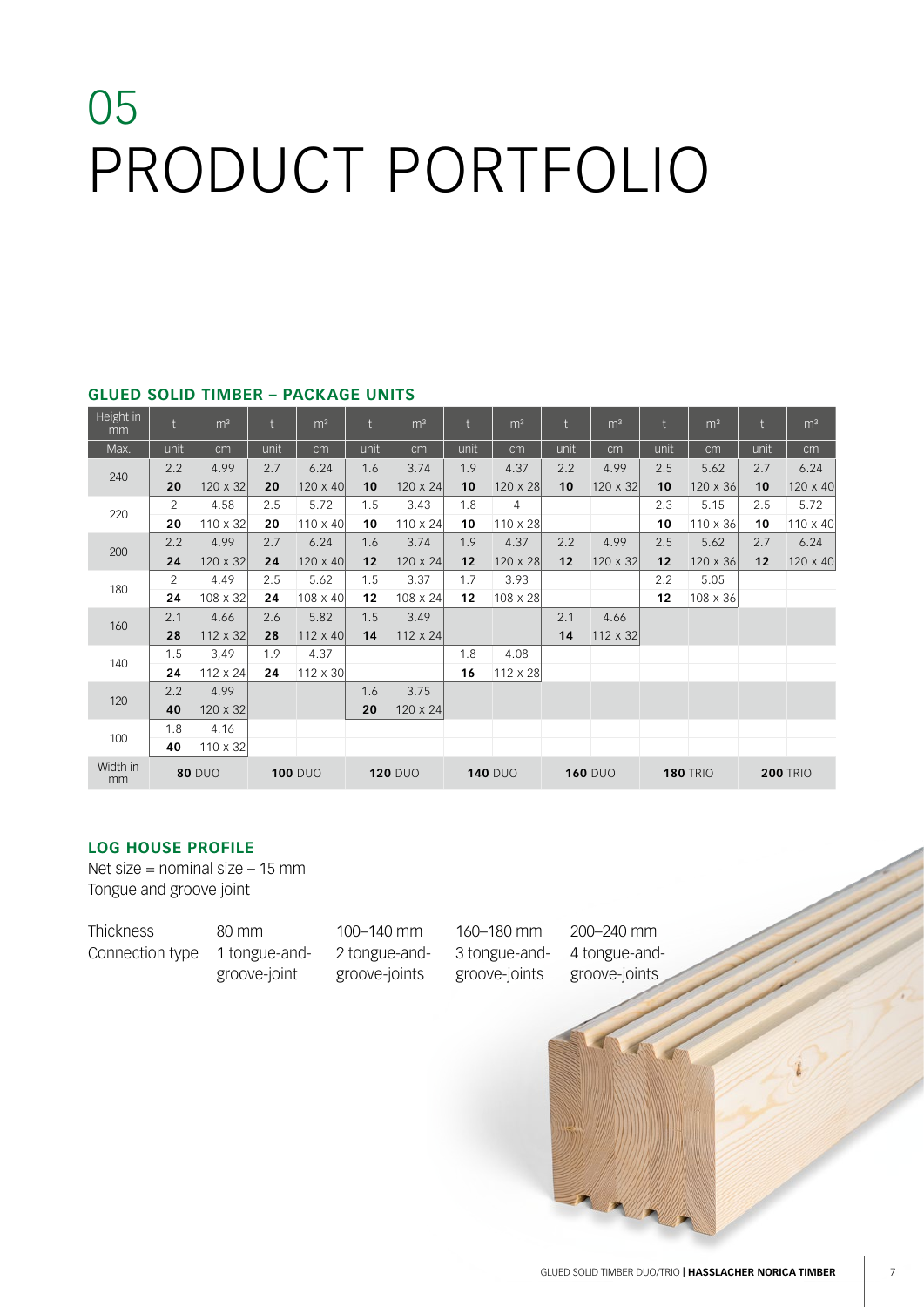### 06 MECHANICAL PROPERTIES

#### **CHARACTERISTIC VALUES OF STRENGTH AND STIFFNESS PROPERTIES**

| Strength class of the single lamellas |                                   | C <sub>24</sub> | $C30^{3}$ |
|---------------------------------------|-----------------------------------|-----------------|-----------|
| Bending strength                      | 1)<br>$f_{\rm m,k}$               | 24              | 30        |
| Tensile strength                      | $f_{\rm t,0,k}^{}$                | 14              | 18        |
|                                       | $f_{\rm t,90,k}^{\phantom{\dag}}$ | 0.4             | 0.4       |
| Compressive strength                  | 1)<br>c, 0, k                     | 21              | 23        |
|                                       | $f_{c,90,k}$ (1) 2)               | 2.5             | 2.7       |
| Shear strength                        | l <sub>v.k</sub>                  | 4,0             | 4.0       |
| Modulus of elasticity                 | $E_{\rm 0,mean}$                  | 11,000          | 12,000    |
|                                       | $E_{\rm 0,05}$                    | 7,400           | 8,000     |
|                                       | $E_{\text{90,mean}}$              | 370             | 400       |
| Shear modulus                         | $G_{mean}$                        | 690             | 750       |
| Rolling shear modulus                 | $\rho_{k}$                        | 350             | 380       |
|                                       | $\rho_{\text{mean}}$              | 420             | 460       |

1) The values for bending strength, tensile strength and compressive strength parallel to grain direction and shear

strength can be multiplied by the system coefficient k<sub>aps</sub> in accordance to EN 1995-1-1 and DIN 1052.<br>2) According to DIN 1052, the shear strength must be reduced by the factor k<sub>c.</sub> (crack factor)<br>3) Strength class C30 a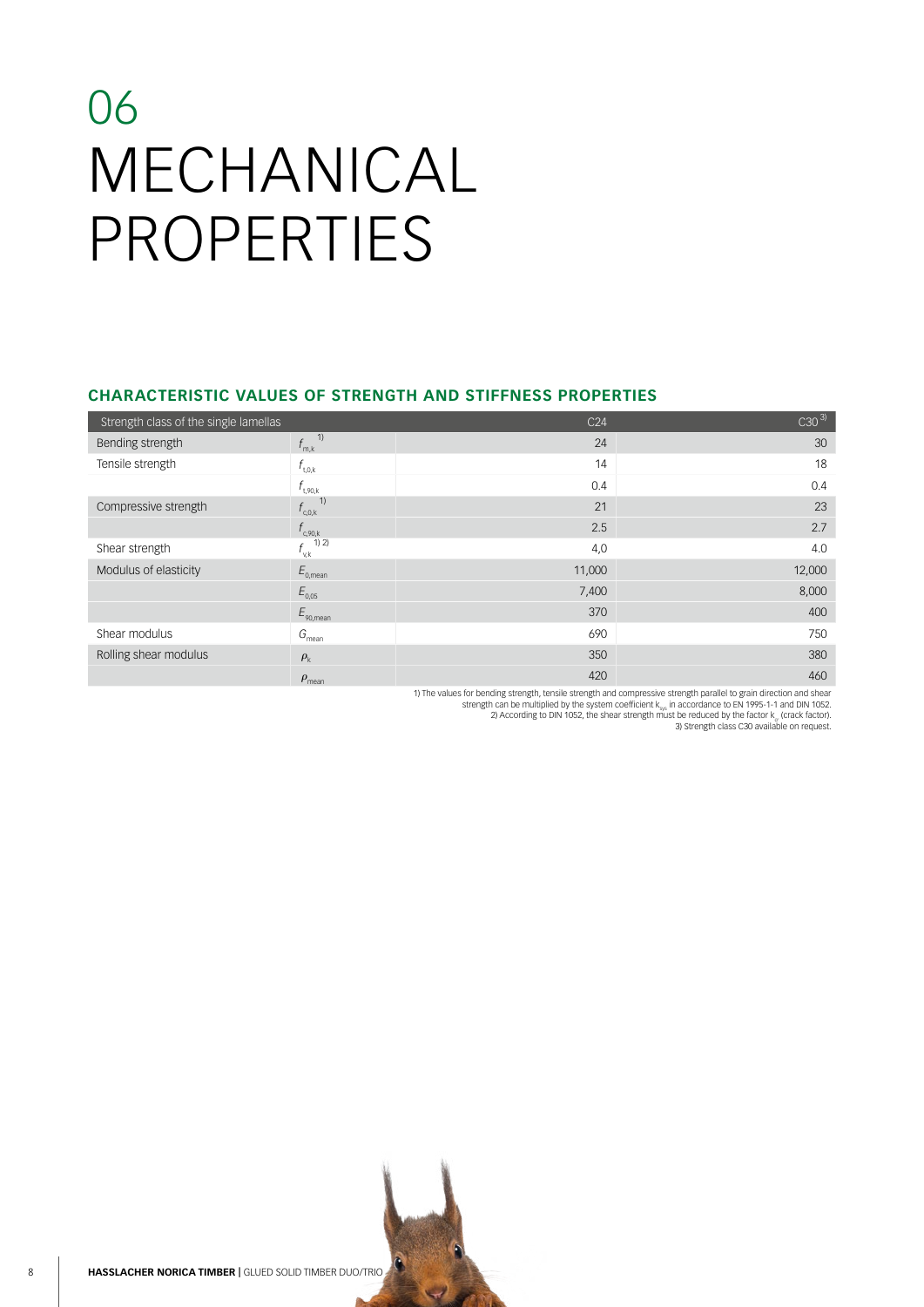### TABLE FOR PRELIMINARY DESIGN

#### **GLUED SOLID TIMBER C24, SINGLE SPAN BEAMS**

| Depth | Width | persistent loads q incl. imposed load p in kN/m |      |                |      |      |      |                |      |      |      |      |      |      |      |      |      |      |
|-------|-------|-------------------------------------------------|------|----------------|------|------|------|----------------|------|------|------|------|------|------|------|------|------|------|
| in mm | in mm | $\mathbf{1}$                                    | 1.5  | $\overline{2}$ | 2.5  | 3    | 3.5  | $\overline{4}$ | 4.5  | 5    | 6    | 7    | 8    | 9    | 10   | 15   | 20   | 25   |
| 240   | 180   | 7.74                                            | 7.29 | 6.63           | 6.16 | 5.80 | 5.50 | 5.27           | 5.06 | 4.89 | 4.60 | 4.36 | 4.09 | 3.86 | 3.67 | 3.01 | 2.56 | 2.05 |
|       | 160   | 7.50                                            | 6.69 | 6.15           | 5.75 | 5.44 | 5.18 | 4.97           | 4.79 | 4.63 | 4.37 | 4.12 | 3.86 | 3.65 | 3.47 | 2.84 | 2.28 | 1.83 |
|       | 120   | 6.92                                            | 6.15 | 5.64           | 5.26 | 4.97 | 4.73 | 4.54           | 4.37 | 4.22 | 3.86 | 3.58 | 3.36 | 3.17 | 3.01 | 2.28 | 1.71 | 1.37 |
|       | 100   | 6.57                                            | 5.82 | 5.33           | 4.97 | 4.69 | 4.47 | 4.28           | 4.07 | 3.86 | 3.54 | 3.28 | 3.07 | 2.90 | 2.75 | 1.90 | 1.43 | 1.15 |
|       | 80    | 6.15                                            | 5.44 | 4.97           | 4.63 | 4.37 | 4.12 | 3.86           | 3.65 | 3.47 | 3.17 | 2.94 | 2.75 | 2.53 | 2.28 | 1.52 | 1.15 | 0.92 |
| 220   | 100   | 6.04                                            | 5.35 | 4.89           | 4.56 | 4.30 | 4.10 | 3.93           | 3.73 | 3.55 | 3.24 | 3.01 | 2.82 | 2.66 | 2.52 | 1.74 | 1.31 | 1.05 |
|       | 80    | 5.65                                            | 4.99 | 4.56           | 4.25 | 4.01 | 3.78 | 3.55           | 3.35 | 3.18 | 2.91 | 2.70 | 2.52 | 2.32 | 2.09 | 1.40 | 1.05 | 0.84 |
| 200   | 200   | 6.72                                            | 6.29 | 5.73           | 5.32 | 5.00 | 4.75 | 4.54           | 4.37 | 4.22 | 3.97 | 3.77 | 3.60 | 3.40 | 3.23 | 2.65 | 2.30 | 1.90 |
|       | 180   | 6.53                                            | 5.82 | 5.34           | 4.99 | 4.72 | 4.50 | 4.31           | 4.15 | 4.02 | 3.79 | 3.60 | 3.42 | 3.23 | 3.07 | 2.51 | 2.14 | 1.71 |
|       | 160   | 6.32                                            | 5.62 | 5.16           | 4.81 | 4.55 | 4.33 | 4.15           | 4.00 | 3.87 | 3.65 | 3.44 | 3.23 | 3.05 | 2.89 | 2.37 | 1.90 | 1.52 |
|       | 140   | 6.08                                            | 5.40 | 4.95           | 4.62 | 4.36 | 4.15 | 3.98           | 3.83 | 3.70 | 3.48 | 3.23 | 3.02 | 2.85 | 2.71 | 2.22 | 1.67 | 1.34 |
|       | 120   | 5.82                                            | 5.16 | 4.72           | 4.40 | 4.15 | 3.95 | 3.79           | 3.65 | 3.52 | 3.23 | 2.99 | 2.80 | 2.65 | 2.51 | 1.90 | 1.43 | 1.15 |
|       | 100   | 5.51                                            | 4.88 | 4.46           | 4.15 | 3.92 | 3.73 | 3.57           | 3.40 | 3.23 | 2.95 | 2.74 | 2.56 | 2.42 | 2.30 | 1.59 | 1.19 | 0.96 |
|       | 80    | 5.16                                            | 4.55 | 4.15           | 3.87 | 3.65 | 3.44 | 3.23           | 3.05 | 2.89 | 2.65 | 2.45 | 2.30 | 2.11 | 1.90 | 1.27 | 0.96 | 0.77 |
| 180   | 180   | 5.91                                            | 5.47 | 4.98           | 4.62 | 4.35 | 4.13 | 3.95           | 3.80 | 3.67 | 3.45 | 3.28 | 3.08 | 2.91 | 2.76 | 2.26 | 1.93 | 1.54 |
|       | 140   | 5.50                                            | 4.88 | 4.47           | 4.17 | 3.93 | 3.74 | 3.59           | 3.45 | 3.34 | 3.14 | 2.91 | 2.72 | 2.57 | 2.44 | 2.00 | 1.50 | 1.20 |
|       | 120   | 5.26                                            | 4.65 | 4.26           | 3.97 | 3.74 | 3.56 | 3.41           | 3.29 | 3.18 | 2.91 | 2.70 | 2.53 | 2.38 | 2.26 | 1.71 | 1.29 | 1.03 |
|       | 100   | 4.98                                            | 4.40 | 4.02           | 3.74 | 3.53 | 3.36 | 3.22           | 3.06 | 2.91 | 2.66 | 2.47 | 2.31 | 2.18 | 2.07 | 1.43 | 1.07 | 0.86 |
|       | 80    | 4.65                                            | 4.10 | 3.74           | 3.49 | 3.29 | 3.10 | 2.91           | 2.75 | 2.61 | 2.38 | 2.21 | 2.07 | 1.90 | 1.71 | 1.15 | 0.86 | 0.69 |
| 160   | 160   | 5.11                                            | 4.68 | 4.25           | 3.95 | 3.71 | 3.53 | 3.38           | 3.25 | 3.13 | 2.95 | 2.76 | 2.59 | 2.44 | 2.32 | 1.90 | 1.52 | 1.22 |
|       | 120   | 4.69                                            | 4.15 | 3.79           | 3.53 | 3.33 | 3.17 | 3.04           | 2.92 | 2.83 | 2.59 | 2.40 | 2.25 | 2.12 | 2.01 | 1.52 | 1.15 | 0.92 |
|       | 100   | 4.44                                            | 3.92 | 3.58           | 3.33 | 3.14 | 2.99 | 2.86           | 2.73 | 2.59 | 2.37 | 2.19 | 2.05 | 1.94 | 1.84 | 1.27 | 0.96 | 0.77 |
|       | 80    | 4.15                                            | 3.65 | 3.33           | 3.10 | 2.92 | 2.76 | 2.59           | 2.44 | 2.32 | 2.12 | 1.96 | 1.84 | 1.69 | 1.52 | 1.02 | 0.77 | 0.61 |
| 140   | 140   | 4.32                                            | 3.91 | 3.56           | 3.30 | 3.11 | 2.95 | 2.82           | 2.72 | 2.62 | 2.45 | 2.27 | 2.12 | 2.00 | 1.90 | 1.56 | 1.17 | 0.94 |
|       | 100   | 3.90                                            | 3.44 | 3.14           | 2.92 | 2.75 | 2.62 | 2.51           | 2.39 | 2.27 | 2.07 | 1.92 | 1.80 | 1.70 | 1.61 | 1.11 | 0.84 | 0.67 |
|       | 80    | 3.64                                            | 3.20 | 2.92           | 2.72 | 2.56 | 2.42 | 2.27           | 2.14 | 2.03 | 1.86 | 1.72 | 1.61 | 1.48 | 1.34 | 0.89 | 0.67 | 0.54 |
| 120   | 80    | 3.13                                            | 2.79 | 2.53           | 2.35 | 2.21 | 2.08 | 1.95           | 1.84 | 1.74 | 1.59 | 1.48 | 1.38 | 1.27 | 1.15 | 0.77 | 0.57 | 0.46 |
| 100   | 80    | 2.62                                            | 2.32 | 2.11           | 1.96 | 1.84 | 1.73 | 1.62           | 1.53 | 1.45 | 1.33 | 1.23 | 1.15 | 1.06 | 0.96 | 0.64 | 0.48 | 0.38 |

Note: the table only represents a feature for preliminary design and therefore does not replace the necessary static proof.

L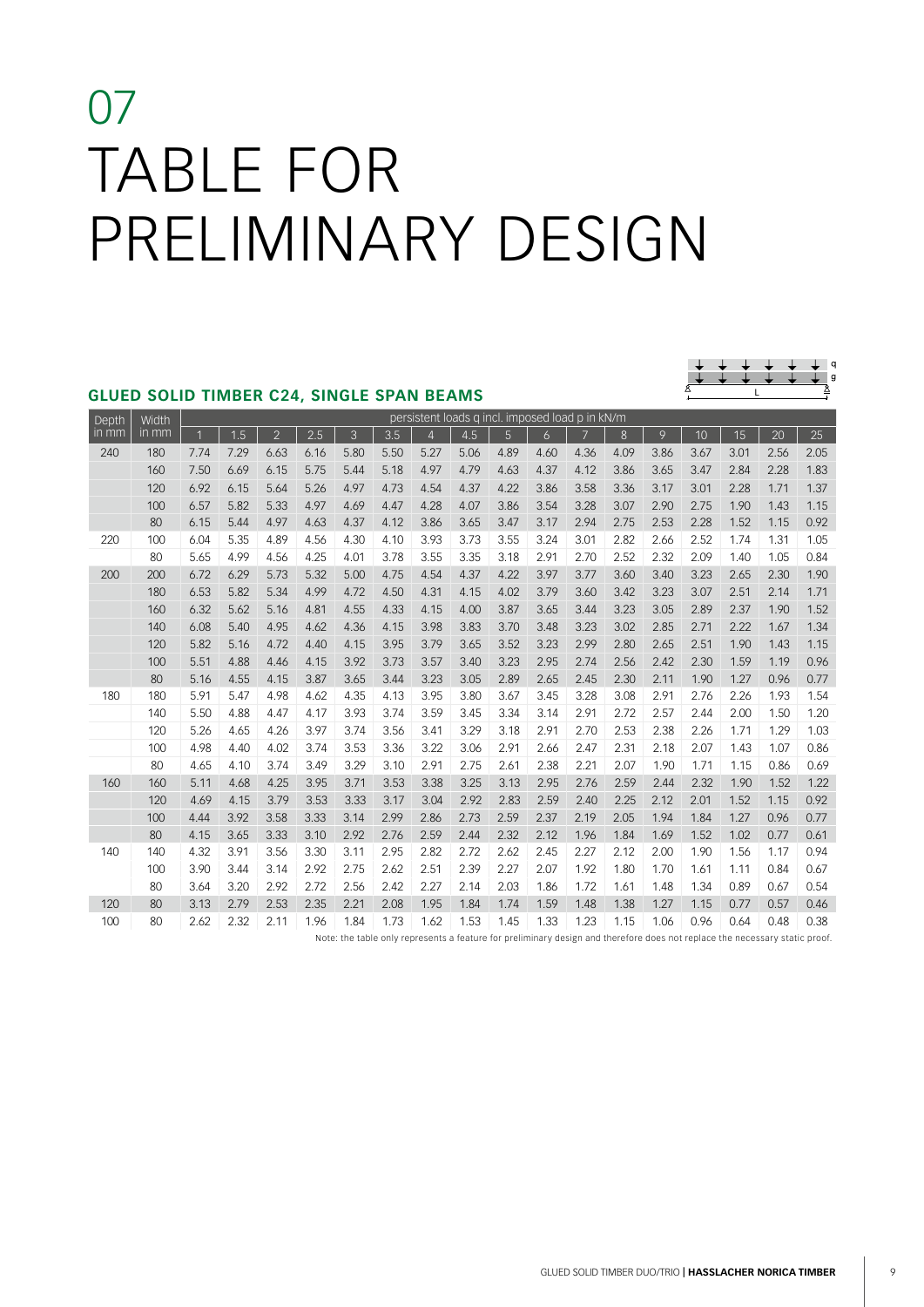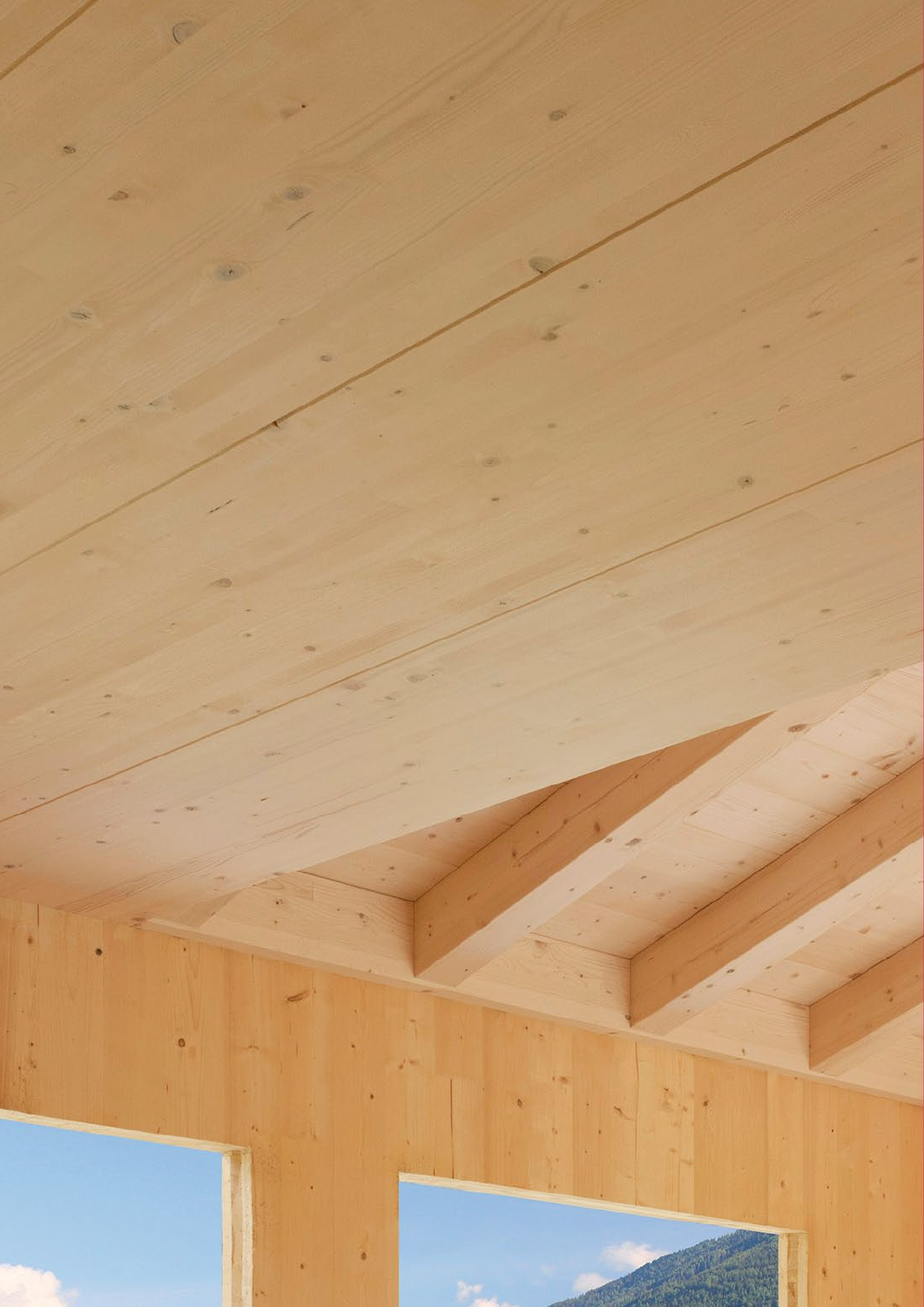### HASSLACHER NORICA TIMBER'S PRODUCT PORTFOLIO 08





Sawn timber



Surfaced timber



Structural finger jointed solid timber & GLT®



Glued solid timber Duo/Trio



Glued laminated timber



Solid timber ceiling systems



Cross laminated timber



Pellets



Glued laminated timber – special components



Formwork panels



Special products



Pallets & packaging solutions